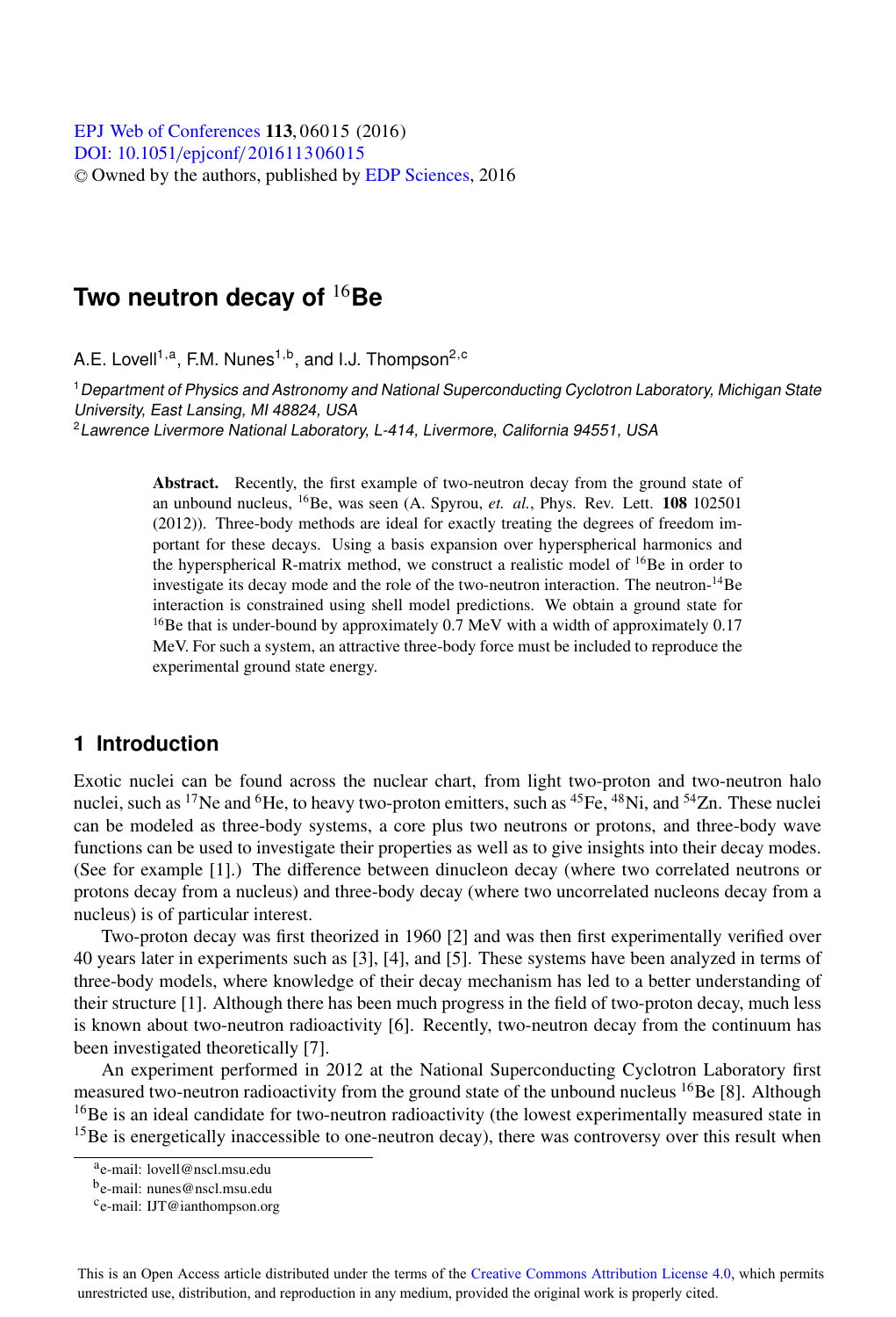it was first published [9]. In the original work [8], the authors used two extreme models to explain the <sup>16</sup>Be decay - one without a neutron-neutron interaction to model three-body decay  $[{}^{16}Be \rightarrow {}^{14}Be + n$ + n] and one with two strongly correlated neutrons to model dineutron decay  $[{}^{16}Be \rightarrow {}^{14}Be + (2n)]$ . However, in using a three-body formulation, we can exactly treat the degrees of freedom relevant for this decay - better understanding two-neutron decay and the neutron-neutron correlation in the nucleus.

### **2 Solutions to the three-body scattering problem**

To solve the Schrödinger Equation in a three-body model, interactions between the three bodies must be defined. Typically, experimentally measured levels in the core  $+$  n system (here, <sup>15</sup>Be) would be used to constrain the interaction between these two bodies. However, only one level in  $^{15}$ Be has been measured, at 1.8 MeV [10], and therefore, shell model calculations are used to constrain this interaction. Shell model calculations for <sup>15</sup>Be [11] give a  $d_{5/2}$  state at 2.8 MeV, an  $s_{1/2}$  state at 4.0 MeV, and a  $d_{3/2}$  state at 7.0 MeV. In order to match the experimentally measured state in <sup>15</sup>Be, these shell model levels were lowered by 1 MeV in the current work. In the three-body model, the depth of three Woods-Saxon potentials (one for each of the s,p, and d partial waves) is adjusted to reproduce the shell model levels.

The neutron-neutron interaction is taken to be the GPT interaction [12]. Although this interaction is simpler than others such as AV18 [13] and Reid soft-core [14], it reproduces NN scattering observables up to 300 MeV, which is more than sufficient for the energy region considered in this work. The GPT interaction has often been used in the study of two-neutron halo nuclei (see for example, [15], [16], [17], and [18]). A three-body interaction can also be included in order to adjust the final resonance energy to match the experimental value.

For the three-body system, hyperspherical coordinates,  $\rho$  and  $\theta$ , are used instead of the standard Jacobi coordinates [19]. This coordinate system allows the three-body wave function to be separated into hyperradial and hyperangular parts (where the hyperangular function can be constructed through a linear combination of known functions):

$$
\Psi^{JM} = \frac{1}{\rho^{5/2}} \sum_{K\gamma}^{K_{max}} \chi^J_{K\gamma}(\rho) \mathcal{Y}^{JM}_{K\gamma}(\Omega_5, \sigma_1, \sigma_2, \xi).
$$
 (1)

This expansion introduces the hypermomentum, *K*, related to the relative angular momenta,  $l_x$  and  $l_y$ [19].  $K_{\text{max}}$  determines the size of the model space.

Then, all that must be solved is the system of coupled hyperradial equations

$$
\left(-\frac{\hbar^2}{2m}\left[\frac{d^2}{d\rho^2} - \frac{(K+3/2)(K+5/2)}{\rho^2}\right] - E\right) \chi^J_{K\gamma}(\rho) + \sum_{\gamma \kappa'} V_{KK'\gamma\gamma'}(\rho) \chi^J_{K'\gamma'}(\rho) = 0, \tag{2}
$$

with scattering boundary conditions

$$
\chi_{\gamma\gamma_i}^{LKK_i}(\kappa\rho) \to \frac{i}{2} \left[ \delta_{\gamma\gamma_i}^{KK_i} H_{K+3/2}^-(0,\kappa\rho) - \mathbf{S}_{\gamma\gamma_i}^{LKK_i} H_{K+3/2}^+(0,\kappa\rho) \right],\tag{3}
$$

where  $\kappa = \frac{\sqrt{2mE}}{\hbar}$ . The index  $\gamma$  contains the quantum numbers *l* (total orbital angular momentum of the two neutrons relative to the core), *S* (total spin of the two neutrons), *j* (total angular momentum of the two neutrons relative to the core),  $I$  (the spin of the core),  $I_x$  (relative orbital angular momentum of the two neutrons), and  $l_y$  (relative orbital angular momentum of the core  $+$  (2n) system). The subscript *i* labels the incoming channel.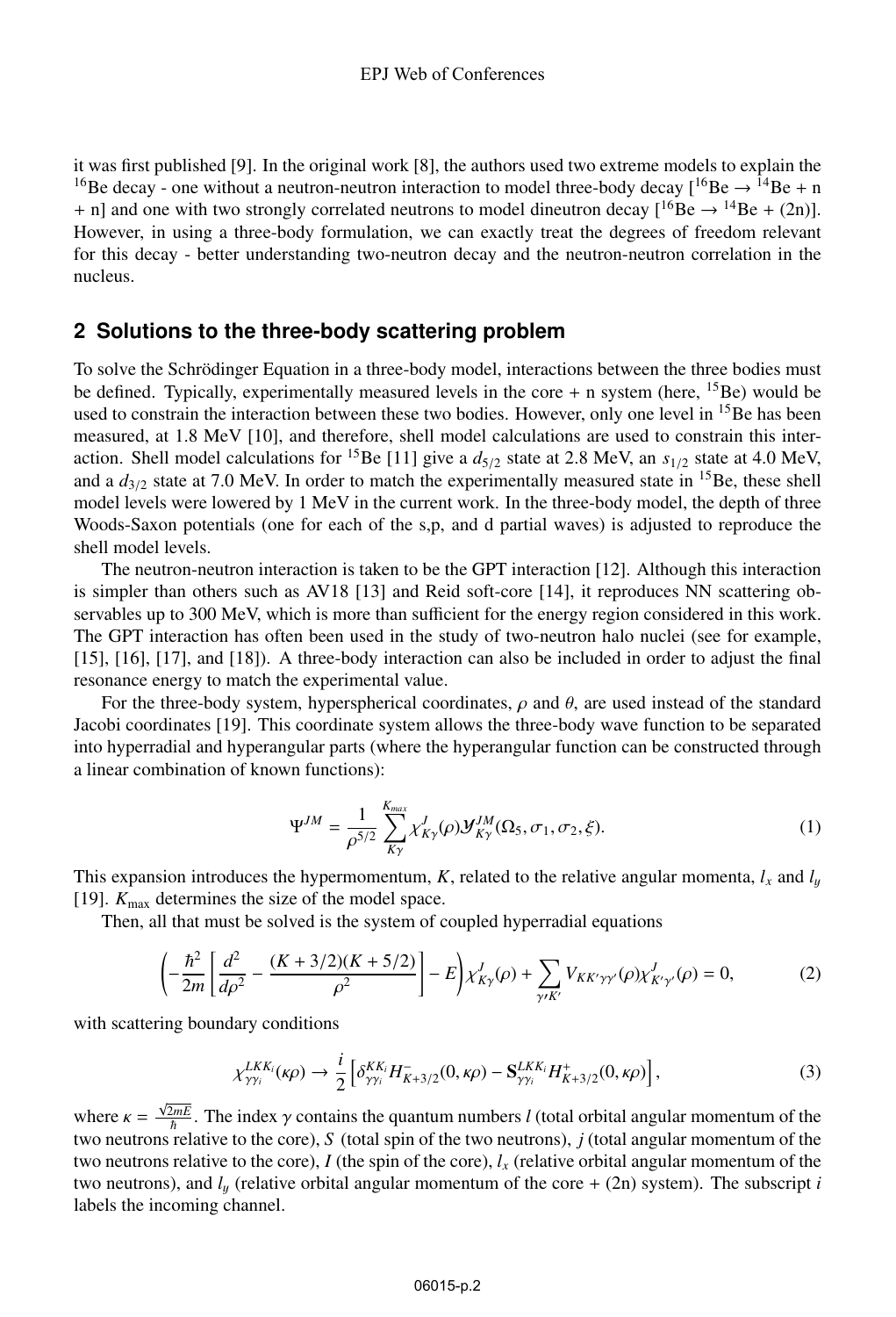

Figure 1. Phase shifts as a function of three-body energy of the  $K = 0$  channel for the largest values of  $K_{\text{max}}$  used in the calculation.

Equation (2) is solved using the hyperspherical R-matrix method [19]. Through the R-matrix method, phase shifts can be calculated, allowing for the extraction of resonance energies and widths.

#### **3 Preliminary Phase Shift Analysis and Future Work**

In this work, energies are extracted from the phase shifts in the channel  $K = 0$  at the points where the energy derivative of the phase shift has a maximum. In Figure 1, we show the convergence of the these phase shifts. This system required a large model space for convergence, including 80 hyperradial basis states, hypermomentum greater than 64, and over 80 hyperangular basis states. For values greater than  $K_{\text{max}} = 64$ , numerical inaccuracies were induced due to the strong repulsive centrifugal barrier. By finding the peak of the derivative of the phase shifts in Figure 1, the resonance energy was calculated to be 2.07 MeV.

This ground state energy found above is under-bound by about 0.7 MeV when compared to the experimental ground state energy of 1.35 MeV [8]. Traditionally, three-body forces in three-body models account for the additional binding coming from degrees of freedom that are excluded from the model space. Here, an attractive three-body force must be added to the model in order to reproduce the experimental ground state of  $^{16}$ Be.

A rough analysis of the  $K = 0$  phase shift shows that the width is approximately 0.17 MeV. Due to the coupled-channel nature of these calculations, the interpretation of the phase shifts is not straightforward. Because of effects from the couplings between the channels, phase shifts do not rise sharply through 90◦ at the resonance energy. Therefore, it is not clear whether the ground state of the calculated system is given simply by the lowest resonance energy extracted from a single phase shift (as computed here) or if these phase shifts have to be weighted and combined, in the case of several resonance energies around the same region. One such method for this weighting would be to calculate the widths of the state through an integral relationship, such as that used in [20]. A study comparing the various approaches is underway.

#### **Acknowledgements**

The authors would like to acknowledge iCER and the High Performance Computing Center at Michigan State University for their computational resources. This work was supported by the National Science Foundation